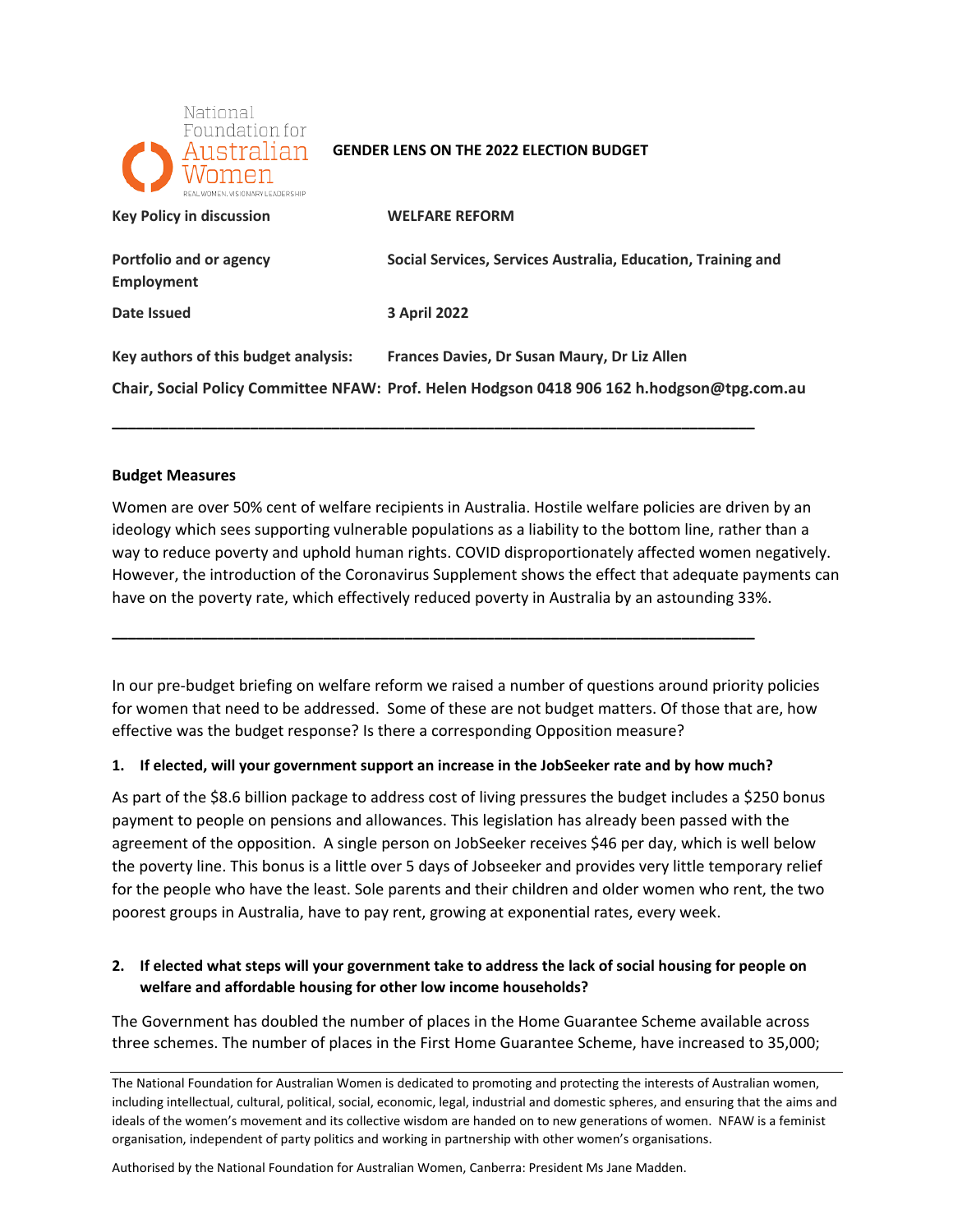Guarantee Scheme enables eligible sole parents to borrow for a home with a deposit as low as 2%. and the new Rural Guarantee Scheme offers another 10,000 places with a 5% deposit. The number of places in the Family Home Guarantee Scheme has been halved each year to 30 June 2025. The Family

The Government has boosted the National Housing Finance Investment Corporation liability cap from \$2 billion to \$3.5 billion.

The Opposition will build 20,000 social housing properties, including delivering \$1.6 billion to build at least 4,000 new social housing properties for women and children fleeing domestic and family violence.

 children fleeing domestic violence and older women on low incomes who are at risk of homelessness. \$100 million will be allocated by the Government for crisis and transitional housing for women and

 The massive increase in the cost of renting has not been addressed by either party. A third of Australians rent their homes and the numbers are growing. Older women who rent suffer significant rental stress. First home buyer schemes affect modest numbers but contribute to increased house and rent prices.

 Commonwealth Rent Assistance has also not been addressed by either party. It needs to be significantly increased and indexed to changes in rent levels.

More details are available in the NFAW Gender Lens on the Election Budget Housing and Homelessness paper.

# **3. What steps will your government take to improve jobseeker services which are currently provided by disconnected and outsourced services?**

 The Government's significant reforms to JobActive continue with the introduction of Workforce refocused network of providers to deliver tailored case management for more disadvantaged clients. for those most marginalised from the employment market. Australia in July 2022. It continues the introduction of the digital platform for job ready clients with a The new arrangements were cost neutral. Senate Committee findings indicated how poorly the previous system performed for multiple groups including disabled people, those with tertiary qualifications, women, those over 50 and Indigenous people. Mutual obligations and the compliance regime, which the Senate report found to be extremely harsh and counterproductive, however, is retained. Penalties cause severe financial difficulties or limit access to services as occurs in ParentsNext or income management

The Opposition will introduce a White Paper on Full Employment that will address barriers to employment.

# **4. There is a wealth of data on how women are disadvantaged under the current system. What steps will your government take to apply a gender based approach and needs based approach to welfare reform?**

 Gender Responsive Budgeting, as discussed in the NFAW Gender Lens on the Election Budget paper: Integrity, Gender and the Just Use of Power. The Government reintroduced the Women's Budget Statement last year; however, there remains no

Outlays in the Government's Women's Budget Statement of \$2.1 billion over six years, including employment initiatives, represent well under .3% of total outlays. The quantum is small in comparison with investments in areas such as defence, cyber security or fast rail.